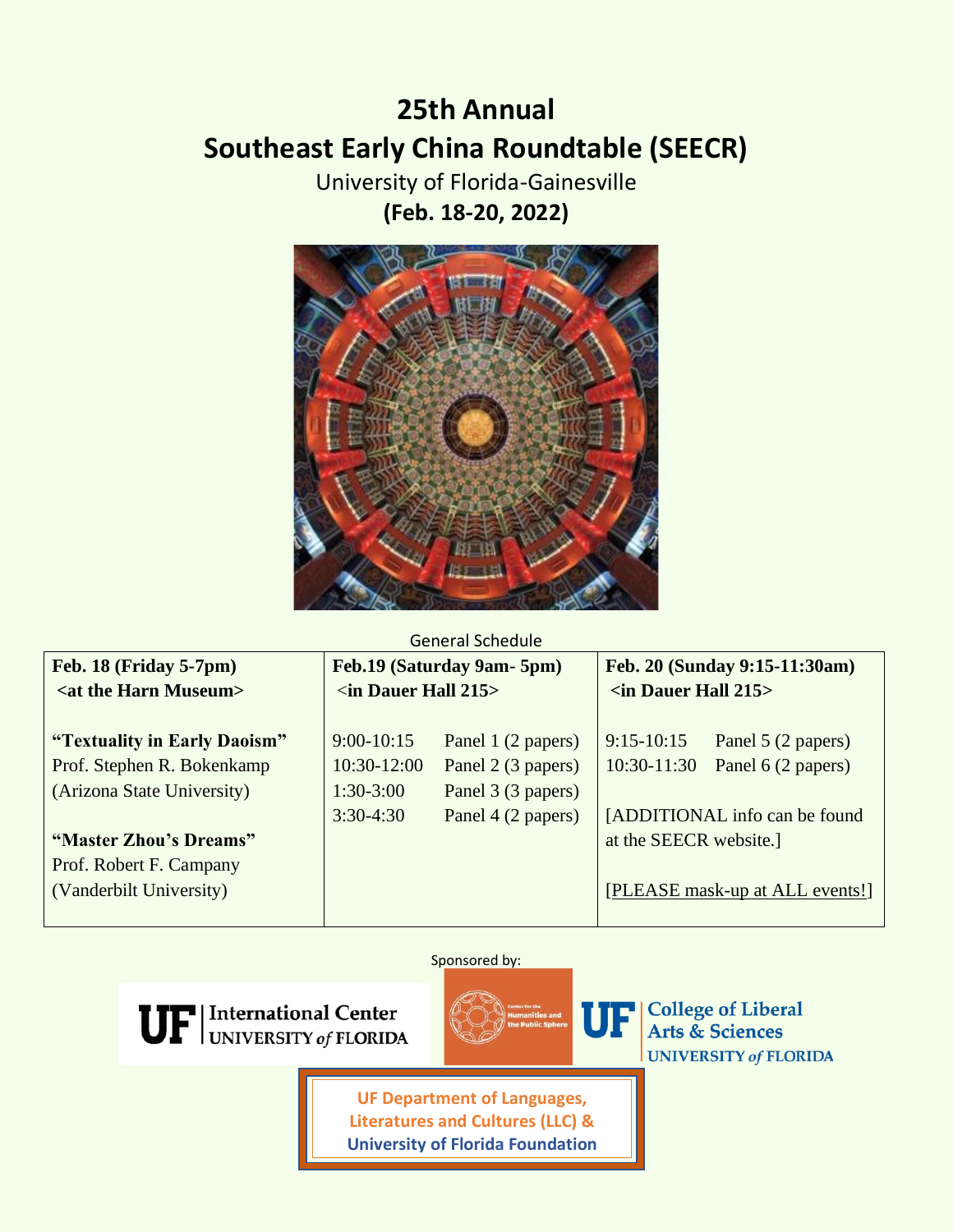NOTE: The Harn Eminent Scholar Chair in Art History (HESCAH) Spring 2022 Symposium "Divination and Diviners in Chinese Religions" will be held Thursday night and Friday. Thursday, February 17, 2022 @ 09:00 am Zoom ID: 927 8550 2466; Passcode: 064017 Thursday, February 17, 2022 9:00am - 13:30pm EST Friday, February 18, 2022 9:00am - 15:10pm EST

# **SEECR Keynotes**

February 18, 2022 (5:00-7:00 pm) Univ. of Florida, Harn Museum --- We will all meet in the lobby of the University Holiday Inn at 4:30 to carpool. It is a 15-minute drive.

### "**Like Drops from the Spring: Textuality in Early Daoism"**

Dr. Stephen R. Bokenkamp (Arizona State University)

Scriptures in medieval Daoism were regarded as faint copies of celestial originals. This is a well-known feature of the religion. Yet the full implications of this simple claim remain to be explored. While translating the fifth century *Declarations of the Perfected* (*Zhen'gao* 眞誥) I have several times stumbled over textual anomalies that resulted from our failure to think about what such a principle of textual production might mean in practice. In this talk, I will explore a few of these instances so that we might think more clearly about what such an approach to text might mean for textual research into Daoism and beyond into other domains of textual knowledge and production.

### **"Master Zhou's Dreams"**

Dr. Robert F. Campany (Vanderbilt University)

*Records of Master Zhou's Communications with the Unseen Realm* (*Zhoushi mingtong ji* 周氏冥通記, 517 CE) is, among other things, a record of dozens of dreams young master Zhou Ziliang 周子良 had between the summer of 515 and his untimely death in December of 516. What role did these dreams play in his process of self-cultivation? How do they compare to the waking visions he also reported having? Why did he record them at all, and why did he do so only partially? What did his master, Tao Hongjing 陶弘 景, make of them?

### **SEECR Dinner 7:30-**

At Liquid Ginger <101 SE 2nd Pl, Gainesville, FL 32601> **Health & safety:** Staff required to disinfect surfaces between visits  $\cdot$  [More details](https://www.google.com/search?q=liquid+ginger&source=hp&ei=ETz5YYj5LoLPkPIPqc-0sAE&iflsig=AHkkrS4AAAAAYflKISBAhYeGX28kkxnDLUfs__5_aQxV&ved=0ahUKEwjIxdim1N71AhWCJ0QIHaknDRYQ4dUDCA0&uact=5&oq=liquid+ginger&gs_lcp=Cgdnd3Mtd2l6EAMyEQguEIAEELEDEIMBEMcBEK8BMgUIABCABDIFCAAQgAQyBQgAEIAEMgUIABCABDIFCAAQgAQyBQgAEIAEMgUIABCABDIFCAAQgAQyBQgAEIAEOg4ILhCABBCxAxDHARCjAjoICAAQsQMQgwE6EQguEIAEELEDEIMBEMcBENEDOgsILhCABBCxAxCDAToLCC4QgAQQxwEQowI6CAguELEDEIMBOgsILhCABBDHARCvAToECAAQQzoQCC4QsQMQgwEQxwEQ0QMQQzoLCC4QgAQQxwEQ0QM6CwgAEIAEELEDEIMBOhEILhCABBCxAxCDARDHARCjAjoHCAAQsQMQQzoFCAAQkQI6CwguEMcBEK8BEJECOgsIABCABBCxAxDJAzoFCAAQkgM6CAgAEIAEELEDOggILhCABBCxA1AAWIQVYJoaaABwAHgAgAGAAYgBwwqSAQM3LjaYAQCgAQE&sclient=gws-wiz) We will dine in a private room. OUR menu is attached to the end of this file.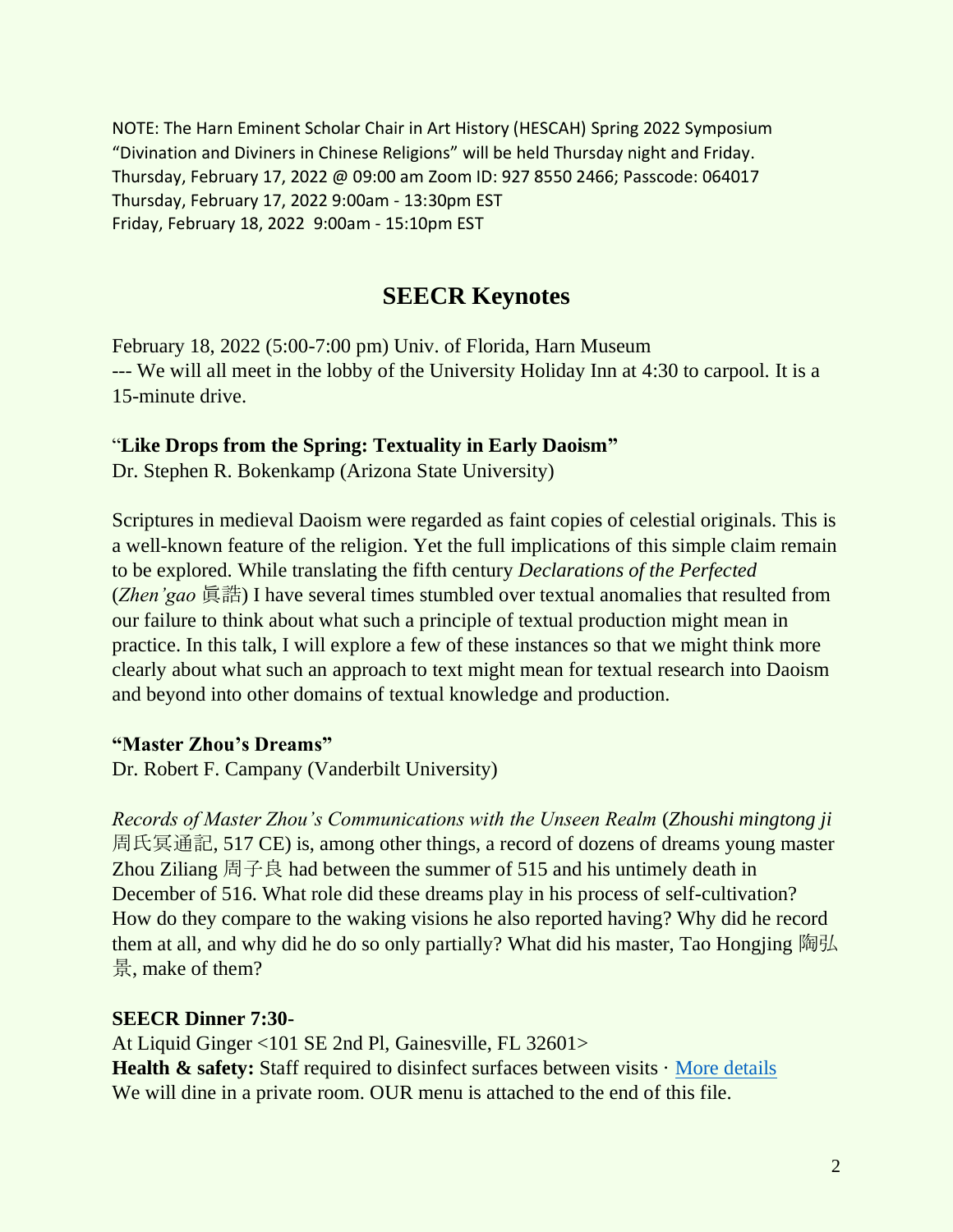**SEECR Panels:** ALL Saturday-Sunday panels are on the UF Campus in **Dauer Hall 215**. It is a 10-minute walk from the hotel. A walking map will be provided when you arrive. Dauer Hall can also be found using this map:<https://campusmap.ufl.edu/#/>

# **SATURDAY TALKS (FEB. 19)**

Welcoming Remarks (9:00-9:15)

### **PANEL 1: Medieval Critiques of the Past (9:15-10:15)**

Eric HENRY (University of North Carolina) <henryhme@bellsouth.net> "Liu Zongyuan's Critique of *Guoyu*"

Keith KNAPP (The Citadel) <knappk@citadel.edu> "Hierarchy and History Create Social Order: Ge Hong's (283-343) Attack on Bao Jingyan's Timeless Anarchism"

### **PANEL 2: Representation in Early China: Blindness, Interaction, and Food (10:30-12:00)**

Uffe BERGETON (University of North Carolina) <br/>bergeton@email.unc.edu> "To See or Not To See: Ambiguities of Blindness in Early China"

Charles SANFT (University of Tennessee) <charlessanft@gmail.com> "Interactions in the Documentary Record at Xuanquanzhi"

Piotr GIBAS (College of Charleston) [<gibaspp@cofc.edu>](mailto:gibaspp@cofc.edu) "How Peaches Kill Men: Representations of Food in the Tomb and Shrine Art of the Han Dynasty 206 B.C. – A. D. 220"

LUNCH: We'll order in from the Eastend Eatery.

### **PANEL 3: 'Truth' in Ancient Chinese Philosophy and Lao-Zhuang Studies (1:30-3:00)**

Rohan SIKRI (University of Georgia) <rsikri@uga.edu> "A Chinese *Gestalt*: Philosophical Anthropology in the Warring States"

Yuan ZHANG (University of Florida) <zhangy3@ufl.edu> "Enjoying Minced Human Lives: Metaphors of Food in *Laozi* and *Zhuangzi*"

Stephen WALKER (University of Chicago; DePaul University) <scwalker84@gmail.com>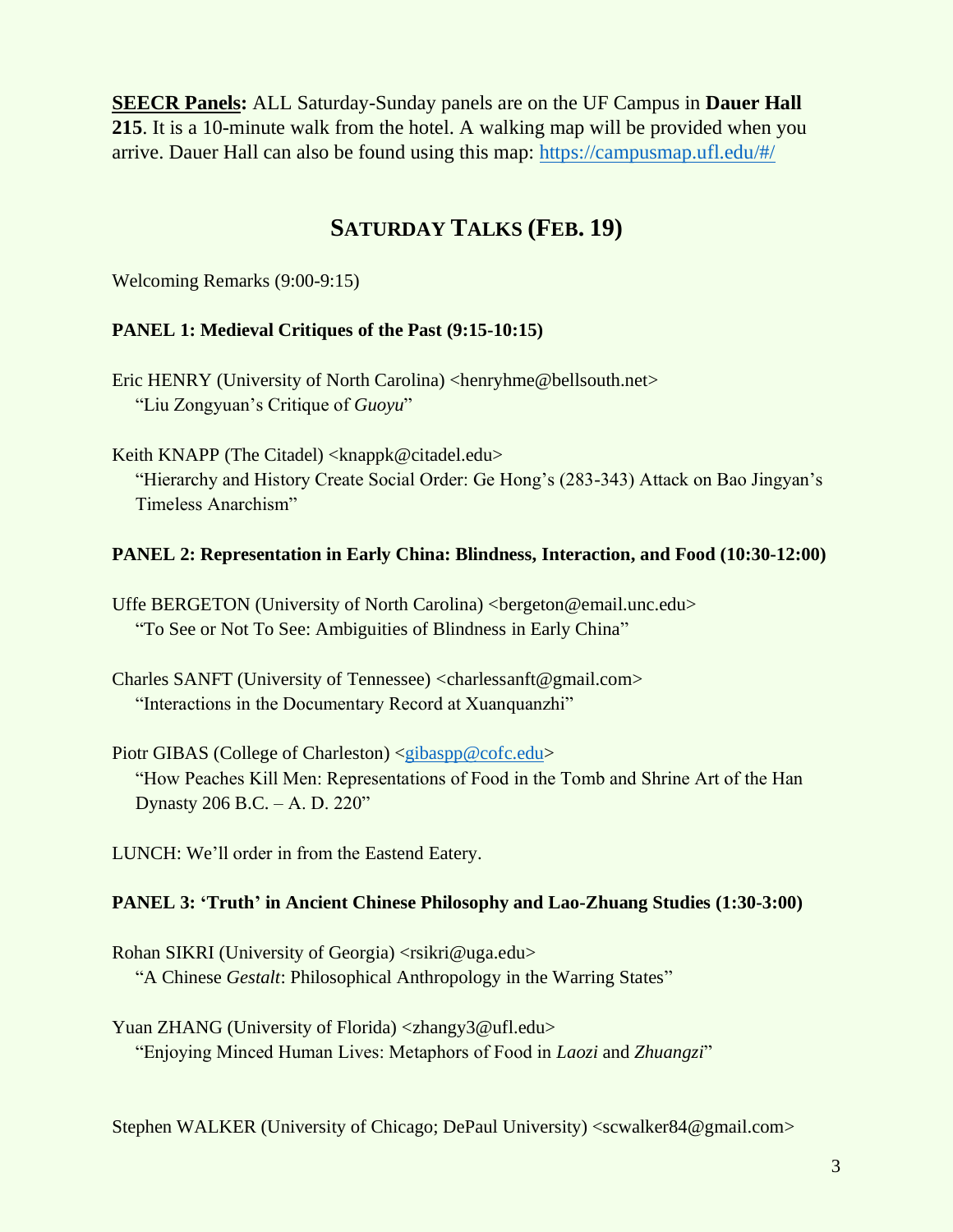"Inclusiveness and Leadership in *Zhuangzi* 25"

### **PANEL 4: Maritime Trade in, and Spiritual Memories of Medieval China (3:30-4:30)**

Andrew CHITTICK (Eckerd College) [andrewbchittick@gmail.com](mailto:andrewbchittick@gmail.com) "Maritime Trade and the Transformation of the Chinese Ceramics Industry"

Daniel BURTON-ROSE (Wake Forest University) <br/>burtond@wfu.edu> "Six Dynasties and Tang Poets on an Early Qing Spirit-Writing Altar"

### **SEECR Meeting 4:30-**

Catered Dinner at the home of Prof. Cynthia Chennault. More info to come.

# **SUNDAY TALKS**

### **PANEL 5: The Way of the Buddha in Medieval China A (9:15-10:15)**

Mario POCESKI (University of Florida) <mpoceski@ufl.edu> "Medieval Prophetic Narratives in Chinese Buddhist Literature"

Kendall MARCHMAN (University of Georgia) <kendallmarchman@uga.edu> "Imagining the Pure Land: The Development of Pure Land Liturgy in Tang China"

### **PANEL 6: The Way of the Buddha in Medieval China B (10:30-11:30)**

Mattice, Sarah (University of North Florida) [<s.mattice@unf.edu>](mailto:s.mattice@unf.edu) "Exploring the *Heart Sutra* as a Chinese Text"

Ronghu ZHU (University of Chicago) <ronghuz@uchicago.edu> "Resonance (*ganying*) in Political and Buddhist Contexts"

LUNCH (same as Sat.) and Departures: 11:30---

### **PAPER ABSTRACTS**

**Eric HENRY (University of North Carolina) <henryhme@bellsouth.net>**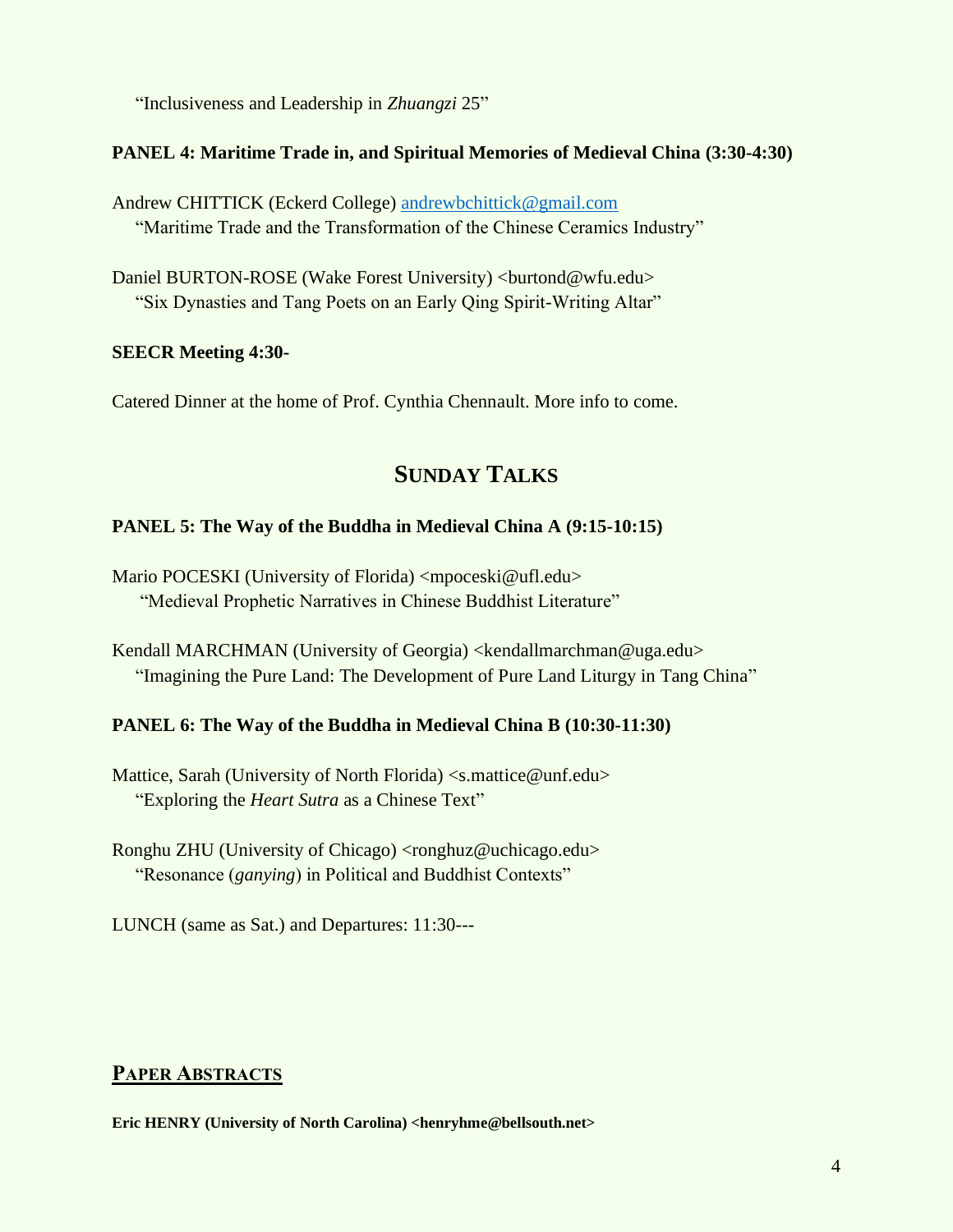#### **"Liu Zongyuan's Critique of** *Guoyu***"**

*Guóyǔ*, or *Tales from the States,*is one of the oldest extant books of Chinese narrative, dating probably from the early third century BCE. It is a collection of 243 quasi-historical anecdotes in 21 *juān* or books, that are centered on the speeches and actions of rulers and court officers in pre-imperial China from the middle of the Western Zhōu to the middle of the Warring States era.

The famous Táng dynasty literatus Liǔ Zōngyuán (773 – 819) wrote a long prose essay in which he objects to various aspects of this work. The essay is entitled "Fēi Guóyǔ" 非國語, or "A Refutation of *Tales From the States.*" Aside from a brief introduction and a brief conclusion, the essay consists of sixty-seven sections, each of which takes issue with some aspect of a particular *Guóyǔ* item.

Liu takes note of *Guóyǔ's* high literary reputation, but also demands that its items accord with probability, practicality, and morality. He responds with indignation or incredulity to items that in his view violate these desiderata. Taken together his notes amount to a sweeping dismissal of a huge range time-honored Chinese beliefs and practices. This paper provides an overview Liú's criticisms, which in addition to expressing the author's iconoclasm, reveal much about the reputation of *Guóyǔ* during the Táng and about the nature of its literary appeal.

#### **Keith KNAPP (The Citadel) <knappk@citadel.edu>**

#### **"Hierarchy and History Create Social Order: Ge Hong's (283-343) Attack on Bao Jingyan's Timeless Anarchism"**

Due to the turbulence and danger of the fragmented early medieval Chinese world, numerous men of letters craned their necks looking for paradises in underground caverns or the high heavens. A literatus named Bao Jingyan 鲍敬  $\equiv$  blamed the pitiful state of the world on the existence of government and hierarchy. If people could return to the equalitarian conditions of the beginning of time, when men lived in harmony with nature, peace and happiness would return. The eclectic recluse Ge Hong 葛洪 (283-343) devoted an entire chapter of his book, *Baopuzi* 抱朴子 (T*he Outer Chapters of the Master who Embraces Simplicity*), to refuting Bao's views. He believed that the imperfect present was still better than the primitive past. Yet, Ge Hong was not simply a Confucian traditionalist – he was actively engaged in pursuing immortality through alchemy and multiple other methods. This paper will explore Ge Hong's notion of historical progress and his justification of a structured and hierarchical world – a world he was keen to criticize and escape from. Although Ge Hong was a unique thinker in many ways, his criticisms of utopianism provide a window on the complex and multiple ways in which early medieval learned men viewed time and their social and political world.

#### **Uffe BERGETON (University of North Carolina) [bergeton@email.unc.edu](mailto:bergeton@email.unc.edu)**

#### **"To See or Not To See: Ambiguities of Blindness in Early China"**

In Sophocles' *Oedipus Rex* the blind soothsayer Tiresias draws on his very blindness to access a deeper kind of clairvoyance that enables him to foresee the fate of Oedipus, who tellingly ends up blinding himself upon learning his fate. In ancient Greek epistemology blindness provides an alternative path to knowledge beyond sensory observation. Old Chinese has a number of words which can refer to the condition of blindness: 瞽 *gǔ*; 瞍 *sǒu*; 瞎 *xiā*; 盲 *máng*; 矇 *mēng*; 眇 *miǎo* (Wáng Fēngyáng 王风阳 2011:151-2). Through an exploration of the vocabulary of visual impairment, this paper outlines a comparative analysis of the epistemological potential (and limitations) of blindness as means to insight in ancient Greece and early China. Although there is an extensive literature on the philosophy of sensory perception in early China (Geaney 2002), focused studies on the epistemological ramifications and ambiguities of blindness are still incomplete. While Xunzian pursuit of knowledge crucially depends on reliable sensory input, the philosophy of the *Daodejing* operates under the assumption that insight can be gained without relying directly on sensory perception (including vision). Thus, different theories of the drawbacks and advantages of blindness emerge.

Jane Geaney (2002). *On the Epistemology of the Senses in Early Chinese Thought*. Honolulu: U. of Hawai'i Press. Wáng Fēngyáng 王风阳 (2011) *Gǔ cí biàn* 古辭辯. Beijing: Zhōnghuá shūjú.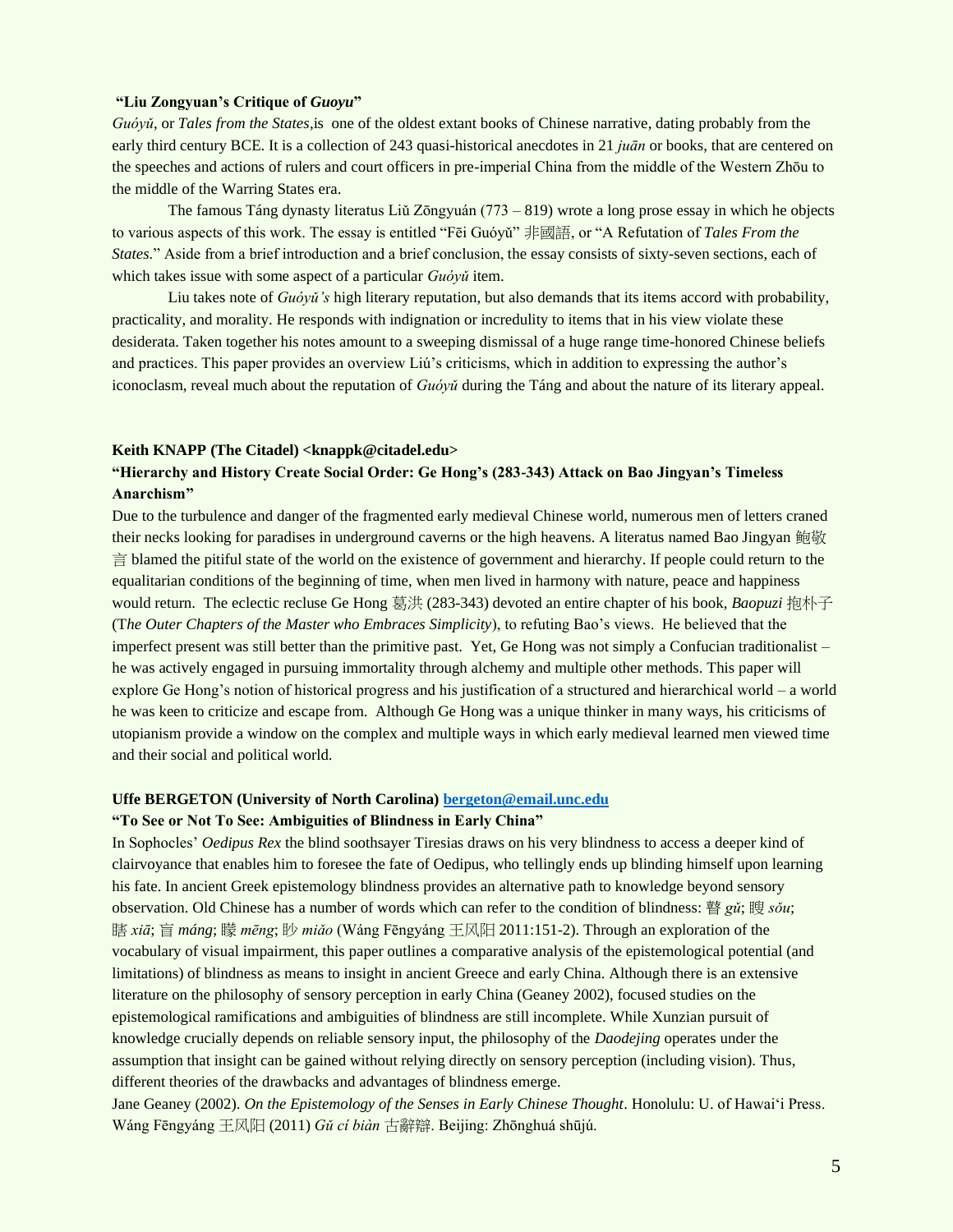#### **Charles SANFT (University of Tennessee) [charlessanft@gmail.com](mailto:charlessanft@gmail.com)**

#### **"Interactions in the Documentary Record at Xuanquanzhi"**

The archaeologists who excavated Xuanquanzhi uncovered tens of thousands of texts from the site of that Han-era multipurpose post. Many of the documents provide information about Han interactions with members of other polities and cultural groups. Records from the post present pictures of activity and motion: the travel of official and unofficial parties, large and small, from Central Asia; Han officials accompanying those groups, or en route to Central Asia themselves; and of semi-nomadic pastoralists, who moved in and out of Han territory and jurisdiction with their herds. The picture that emerges is one of complex interactions along and around the land routes in modern Gansu. In this presentation, I consider example documents from Xuanquanzhi and what they tell us about the passage of people and animals through the region.

#### **Piotr GIBAS (College of Charleston) [<gibaspp@cofc.edu>](mailto:gibaspp@cofc.edu)**

#### **"How Peaches Kill Men: Representations of Food in the Tomb and Shrine Art of the Han Dynasty"**

Within the rich archive of Han Dynasty (206 B.C. – A. D. 220) tomb iconography, we find many representations of food, from detailed illustrations of kitchens to feast and banquet scenes. One of the most famous and intriguing among them is the illustration of a Yanzi parable, known as "Killing Three Warriors with Two Peaches," where peach—a seemingly benign fruit—is portrayed as a deadly weapon. As it becomes clear in the story, the peach derives its powers from the human desire invested in it. Peach—exotic, rare, and irresistible—enjoyed an almost mythical status in Han China.

Many such exotic and therefore highly desirable food items found their way onto the Han table. Some of them, particularly giant turtles, were found only in the ancient kingdom of Chu, where the Han originally came from, which they romanticized and idealized, and which they strived to reconstruct.

In this presentation, I examine the food-related scenes found in Han tombs and shrines and discuss the Han diet, eating philosophy, and the ideas about food. In particular, I will examine the relationship between food and eating with the mysterious and the marvelous in order to demonstrate how visual representations of exotic foods helped construct notions of lethal desire, and by doing so, how these representations themselves became alluring and irresistible.

#### **Rohan SIKRI (University of Georgia) [rsikri@uga.edu](mailto:rsikri@uga.edu)**

#### **"A Chinese** *Gestalt***: Philosophical Anthropology in the Warring States"**

Comparatism in the field of philosophy remains, at best, a niche exercise, or else an endeavor that is often mired in justificatory defenses that are sought by a disciplinary center organized around European and Anglo-American histories. This paper addresses the burden and promise of comparative philosophy by offering a methodological model that situates comparanda within the framework of *gestalt* ontology. Adapting this framework from both the history of psychology and trends in environmental philosophy, I suggest that the idea of a *gestalt*—a contextually bounded world in which the unique interrelation of focal points creates horizons of intelligibility—affords us a unique derivation of philosophical problems in a comparative space. A corollary to a *gestalt* method is the larger rubric of 'philosophical anthropology' under which we might articulate an index of problems that are both philosophical *and* culturally specific. I offer one example of such a philosophical anthropology in Warring States China, focusing on the *gestalt* of 'therapy' in which medical and philosophical traditions coalesce in mutually constituting ways. In conclusion, I point to the intersections that are possible between a philosophical anthropology of Chinese and Greek texts, where philosophical comparanda in each context share a 'family resemblance' with respect to certain foundational *gestalten* (like that of 'therapy').

### **Andrew CHITTICK (Eckerd College) [<andrewbchittick@gmail.com>](mailto:andrewbchittick@gmail.com) "Maritime Trade and the Transformation of the Chinese Ceramics Industry"**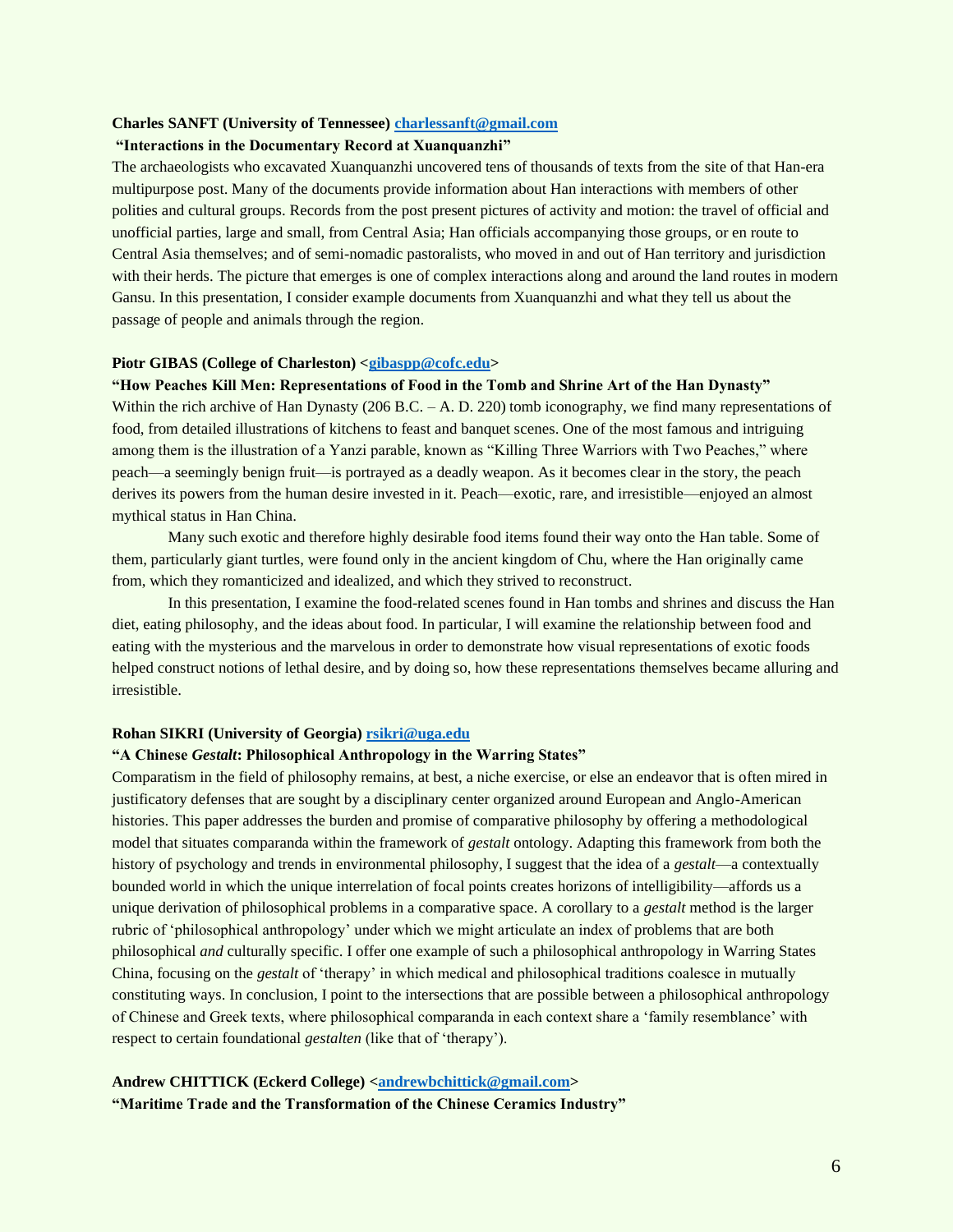This paper examines an important example of the impact of maritime trade on the Chinese economy. The focus is the Belitung shipwreck, which has been identified as a ship from Western Asia that sank just west of Belitung Island (in what is now Indonesia) in the early ninth century, during a brief period of about two centuries in which ships of this type sailed all the way from the Persian Gulf to Chinese ports. The ship's primary cargo, making up about 96% of the total, consisted of over sixty thousand ceramic bowls from the Changsha kilns. My paper assesses the network of relationships within the Tang Empire that ordered and produced this cargo and got it to the sea, and what that can tell us about how maritime trade affected commercial activity and ceramics production. Two key regions of the empire facilitated the production, transport, and export of the cargo: the ceramics kiln site, just north of Changsha (in modern Hunan province), and the maritime port city of Yangzhou (in modern Jiangsu). The paper concludes that the development of this particular maritime trade network instigated the development of numerous, critically important elements of the mass-production ceramics industry, which would go on to have a transformative effect on the Chinese and indeed the global economy.

## **Daniel BURTON-ROSE (Wake Forest University) <br/>burtond@wfu.edu>**

### **"Six Dynasties and Tang Poets on an Early Qing Spirit-Writing Altar"**

Beginning in 1674 Peng Dingqiu (1645–1719) began hosting apotheosized historical figures on a spirit-writing altar in which some of the most prominent literati of the Yangzi Delta region participated. Among descending deities, a significant number were poets of the Six Dynasties and Tang periods, including Tao Qian, Li Bai, Li Bi, and Han Yu. The proposed paper argues that spirit-altar posthumous personas should be integrated into the reception history of these figures from early China. It takes a step toward doing so by exploring which particular aspects of the biographies and *oeuvres* of the descending spirits were engaged with by living spirit-writing participants.

Due to the inherent incorporeality of the descending spirit, each deity had to establish his identity quickly through historical allusion or subject matter. Thus Tao Qian's spirit-altar poem hued closely to details of his life and tropes in his poetry, such as return. Posthumous Han Yu repented of his protest against the *śarīra* being brought into the capital with imperial pomp. With the exception of Han Yu, however, a generalization is clear: in the early Qing context of Cheng-Zhu orthodoxy the Six Dynasties and Tang poets were held up as embodiments of the inherent indulgence of literary pursuits (*wenzhang* 文章), which was denounced as a social evil on par with Buddhism and Daoism. Many literati still wished to exchange poems with their past counterparts, but the price of doing so was being denounced as bad Confucians by the apotheosized forms of Confucian paragons. The ultimate irony undermining this dogmatic dichotomy is that Dingqiu was personally appointed by the Kangxi emperor to edit the *Complete Poetry of the Tang Dynasty*.

#### **Yuan ZHANG (University of Florida) <zhangy3@ufl.edu>**

#### **"Enjoying Minced Human Lives: Metaphors of Food in** *Laozi* **and** *Zhuangzi***"**

During the pre-Qin period, established dietary norms and habits played an essential role in defining social hierarchy. Consequently, when the existing social order was no longer sustainable, violations of recognized dietary conventions occurred. This paper intends to examine how numerous gustatory and dietary metaphors are used in the *Laozi* and the *Zhuangzi* to criticize the normative dietary *li* 禮 (principle).

The first part of the paper explores the dietary connotation associated with the *Dao*, which is described as being insipid, *qi* (odor)-based, and alimentary. These features correlate with the highest form of ritual sacrifice during the Warring States period, during which unseasoned stew and dark liquid are offered. Both texts state that the sage is directly nourished by the *Dao*, while those who follow the dietary *li* are insatiable and will eventually lead the society to disorder. In a similar manner the two exploit the people to feed their extravagant hunger and greed. A close reading of "The Robber Zhi" 盗跖, a chapter in the *Zhuangzi*, shows how an allegorical narrative of anthropophagy has been normalized through dietary conventions, as Zhi establishes his authority on dining table. Essentially the robber and the lord eat the same, and are therefore cast in an identical moral framework. In conclusion, I argue that the *Laozi* and the *Zhuangzi*, through criticizing the imposition of a rigid dietary *li*, suggest a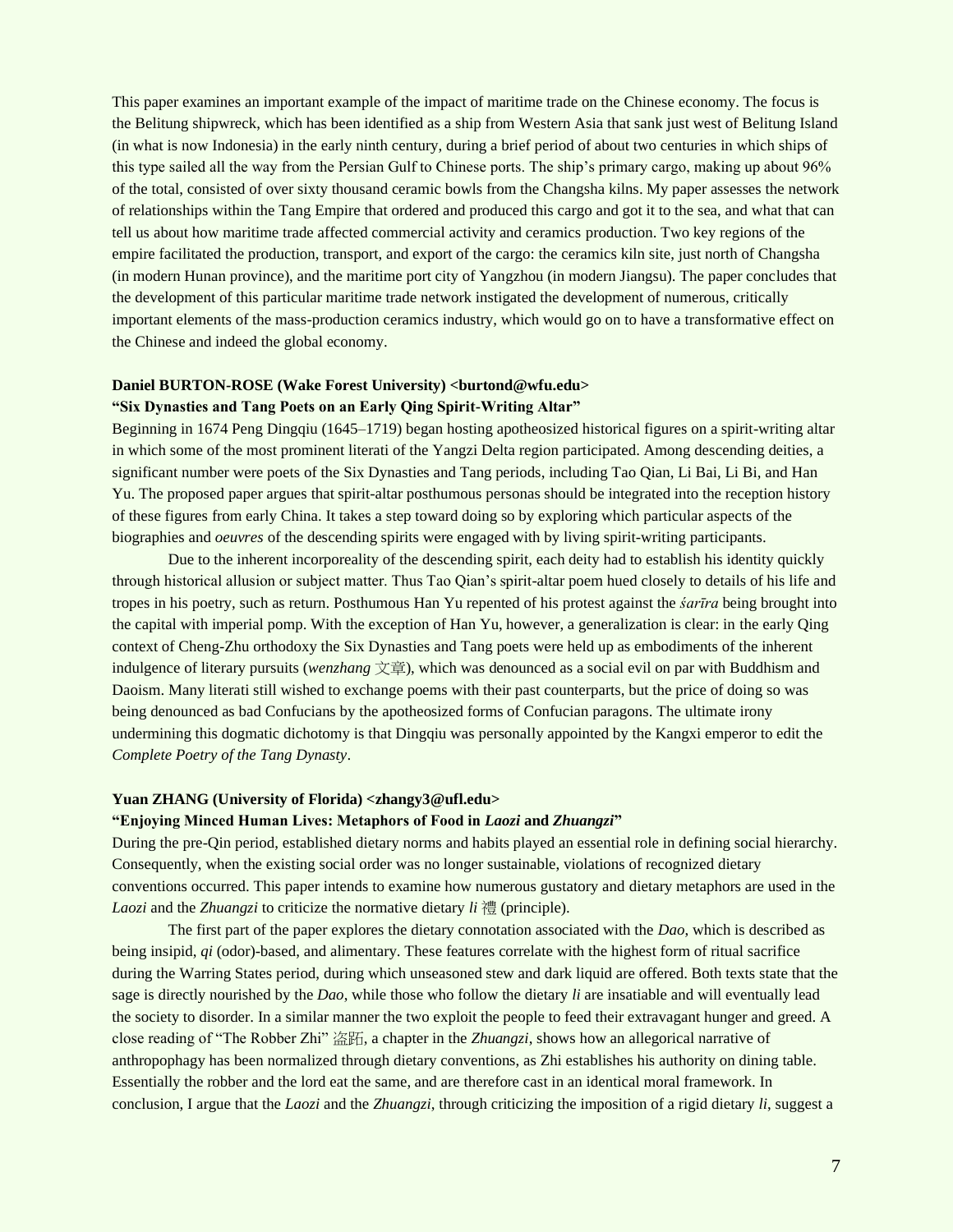more direct and alimentary correlation between food and human nature, that is, between "what we eat" and "who we are."

#### **Stephen WALKER (University of Chicago; DePaul University) <scwalker84@gmail.com> "Inclusiveness and Leadership in** *Zhuangzi* **25"**

The final part of *Zhuāngzǐ* 25 features an intricate dialogue about language, knowledge, and ontology that Anglophone scholars have only begun to analyze in writing. While most of this dialogue concentrates on the difference between *dào* 道 and things (*wù* 物), it also advances a sketchy but fascinating theory of personal virtue and effective leadership. In essence, the way to become a "great person" (*dàrén* ⼤⼈) is to assimilate other people to oneself—not their bodies but their biases and interests ( $s\bar{t}$ ), which become one's own through an open-ended process of agglomeration. In other words, the more people one manages to include within one's own set of biases and interests, the more compellingly (i.e., with *dé* 德) one acts; the least compelling people are those who let the fewest people in.

This presentation will begin by examining the textual evidence for this theory and by reconstructing its relationship with the *Zhuāngzǐ* 25 dialogue's conception of *dào*. For this text, the formless and mysterious nature of *dào* stems from its being absolutely inclusive, rather than merely partially inclusive like very great people and things. The greater a person or thing becomes, the harder it is to assess with our cognitive tools—which means the most compelling individuals are the most mysterious, even to themselves. The idea that social competence and sway follow from adding others' biases to one's own implies not just that the coercive or destructive acts of capable leaders flow from their inclusiveness: it also implies that people who fail to lead effectively are exclusionary, no matter the values they espouse. This dialogue provides, in sum, an unusually precise and challenging formulation of the broader Daoist theme that people with *dé* embody or express forces far vaster than any individual person.

#### **Mario POCESKI (University of Florida) <mpoceski@ufl.edu>**

#### **"Medieval Prophetic Narratives in Chinese Buddhist Literature"**

The presentation explores the major types of prophecies featured in Buddhist literature, as well as their roles in the historical development of Chinese Buddhism during the medieval period. That includes the well-known prophecies about the future realization of awakening or Buddhahood by various individuals (historical as well as mythical), the forthcoming appearance of Maitreya, the Buddha of the future, and the long-term decline of the Dharma. In addition to the Mahāyāna scriptures and other canonical texts translated from Sanskrit and other foreign languages, Chinese Buddhists developed prolific literature that features prophetic leitmotifs, such as predictions or premonitions about impending death and the afterlife. Pertinent examples include the hagiographies of eminent monks and the Chan records of sayings. Such texts overlap with other written accounts about the foretelling of future events, religious as well as secular, and link with assorted uses of prophecy as a tool of political or religious legitimization. In key respects, the Chinese narratives represented continuations or reframings of received canonical tropes. As such, they introduced rich non-native elements that gradually became integrated into Chinese worldviews and imaginaries, while also intersecting with deeply rooted traditions of prophetic narratives and mantic arts that flourished in ancient and medieval China.

#### **Kendall MARCHMAN (University of Georgia) <kendallmarchman@uga.edu>**

#### **"Imagining the Pure Land: The Development of Pure Land Liturgy in Tang China"**

Although it is difficult if not impossible to point to an exclusive, unified Pure Land tradition in China, recent scholarship suggests that there was some sort of Pure Land tradition that centered on practice (Charles Jones, *Chinese Pure Land Buddhism*, 2019). Furthermore, Daniel Stevenson has suggested anxiety as a connection that links Chinese Pure Land literature ("The Ties that Bind," *Hōrin*, 2008). Early Pure Land advocates had much to be anxious about: they were increasingly reliant on an emerging style of Buddhist practice directed toward Amitābha. Their contemporaries were both skeptical of the recent practice, and jealous of the attention and excitement it produced in the lay community. Moreover, despite the guarantees of rebirth in Sukhāvatī preached in the Pure Land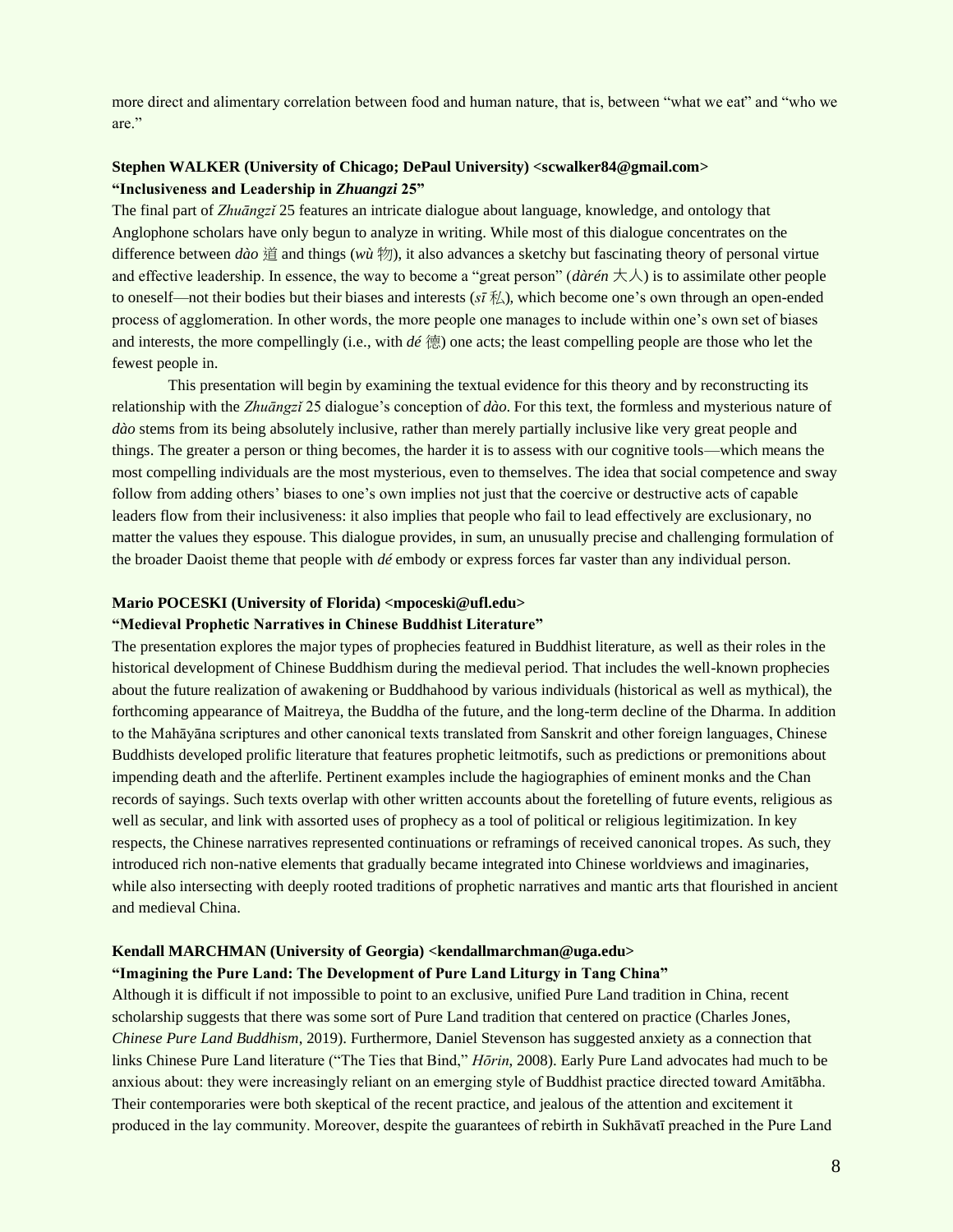scriptures, there was anxiety around death and rebirth, and whether or not one had done enough to successfully attain a Pure Land rebirth. This anxiety thus encouraged and helped popularize Pure Land practice. However, due to the lack of an institutionalized presence that regulated Pure Land practice, the anxiety was never quite assuaged. Therefore, it became necessary to produce liturgy that guided communities through appropriate Pure Land practice. Interestingly, the earliest liturgical materials sought to soothe the anxiety around the Pure Land through imagining and experiencing it within the ritual space. This paper considers the liturgical contributions of Shandao 善導 (613- 681) and Fazhao 法照 (747-839) to demonstrate how liturgy produced an imagined experience of the Pure Land in an attempt to provide positive encouragement in the face of anxiety.

#### **Ronghu ZHU (University of Chicago) <ronghuz@uchicago.edu> "Resonance (***ganying***) in Political and Buddhist Contexts"**

"Central to the sinification of Buddhism is the concept of resonance (*ganying* 感應, stimulation and response). Previous scholarship tends to look at resonance as a timeless concept – namely, the structure of stimulation eliciting a response – that imparts Buddhism a particular Chinese character, at the sacrifice of overlooking the historical circumstances of the concept. This paper examines the variations of the concept across political and religious contexts. It argues that Buddhist appropriation of resonance exhibits a departure from the concept's original meaning embedded in political context. This paper consists of two main sections. In the first section, I take Dong Zhongshu as the basis for the discussion of the political mode of resonance. I argue that Dong Zhongshu's deep commitment to promoting benevolent governance defies the dichotomy of naturalism and spiritualism. Both the natural thinking of correlative cosmology and the spiritual Heaven meet in the solitary goal of prompting a monarch to carry out benevolent governance. It is morality rather than laws of magic or deities that is responsible for effecting resonance. The second section of this paper moves to the Buddhist world as it is recorded in the *Biographies of Eminent Monks* (*Gaoseng zhuan*) . I note first that the political mode of resonance was appropriated by Buddhist monks as a means to propagate Buddhism and win political support. I then proceed to examine the transformation of resonance from a descriptive sign into a performative act, which accordingly shifted the focus of what initiates the stimulation away from the sociopolitical morality of a monarch to the religious feeling of sincerity evoked by a Buddhist practitioner."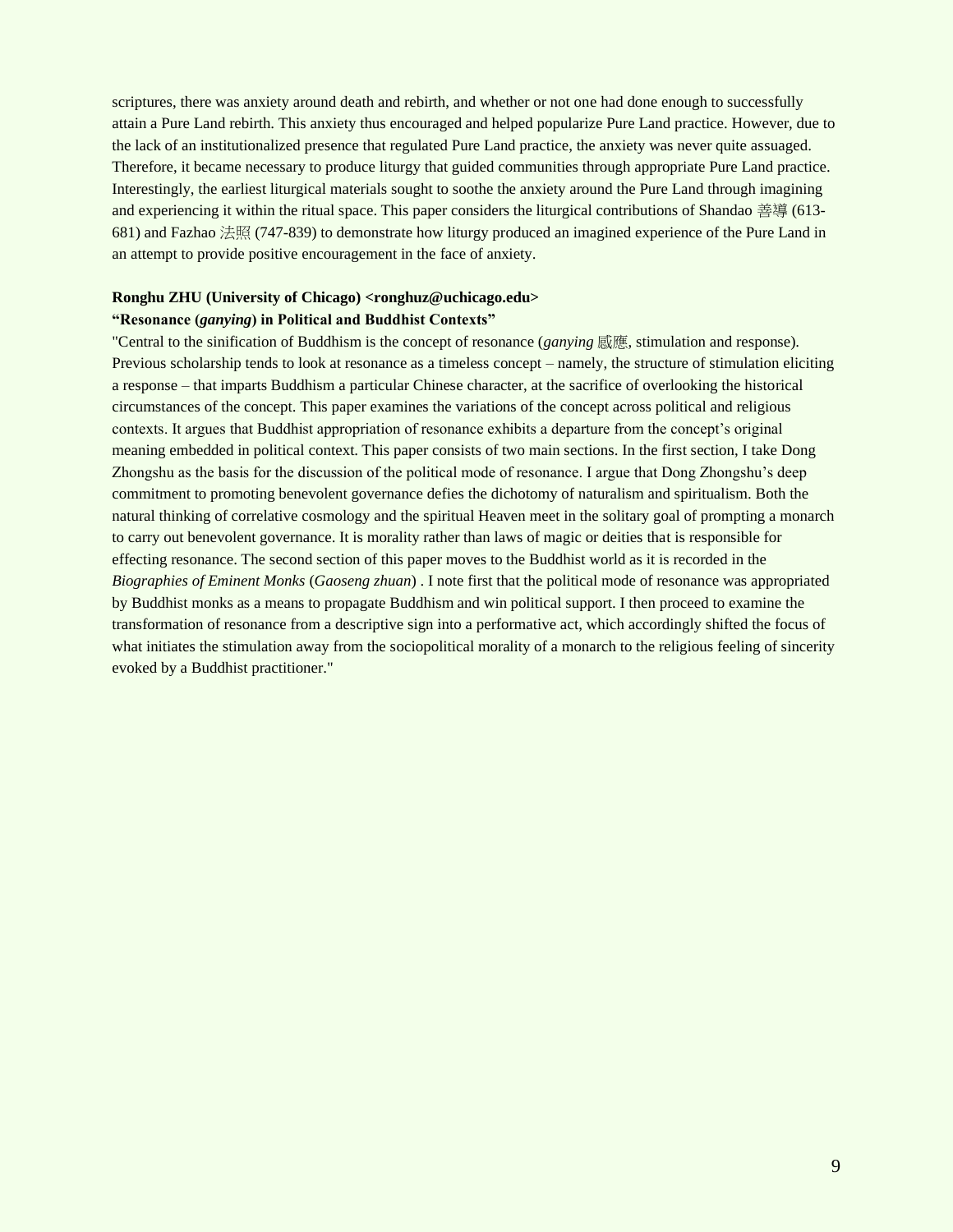

*101 SE 2ND Place Gainesville, FL 32601 (352) 371-2323*

### **SOUP & SALAD**

**SPINACH & TOFU** Spinach, tofu, scallions, flavored with Sichuan pickled radish  **MISO** Soybean soup with mushroom, tofu, and scallion **HOUSE SALAD** A blend of romaine lettuce and mixed of spring field greens

#### **APPETIZERS**

Buddha Rolls /// Asian calamari /// Spicy edamame /// crab rangoon /// White Fish TEMPURA

#### **SUSHI**

 **Tuna Amazing** Spicy tuna tempura, avocado, topped with peppered tuna, eel sauce, tobiko  **Gator** Tuna, salmon, escolar, avocado, cream cheese, deep fried, with spicy mayo, eel sauce, fish egg, scallion  **Rainbow** Spicy crab, cucumber, tuna, salmon, yellowtail, avocado, escolar, fish egg  **Foxy Lady** Shrimp tempura, cucumber, spicy krab, spicy mayo, eel sauce, red tobiko sauce

#### **MAIN ENTRÉE**

#### **Grilled lobster tails**

Two six ounce Caribbean tails basted with Shichimi-spiced butter and lightly char-grilled

#### **Salmon w/ ginger glaze**

Char-grilled and served on a bed of coconut rice with ginger & white wine glaze